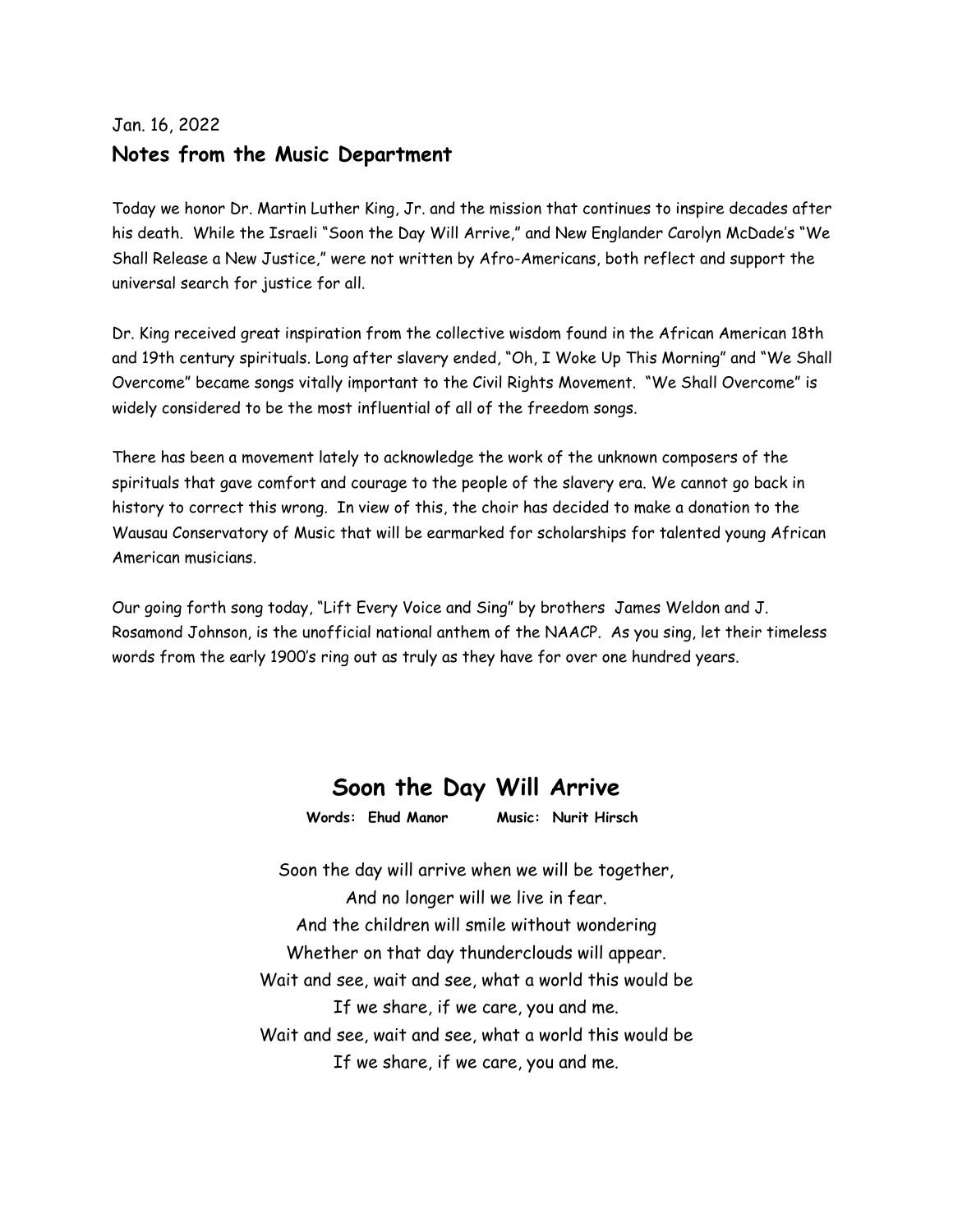Some have dreamed, Some have died to make a bright tomorrow, And our vision remains in our hearts. Now the torch must be passed with new hope, Not in sorrow, and a promise to make a new start. Wait and see, wait and see, what a world this would be If we share, if we care, you and me. Wait and see, wait and see, what a world this would be If we share, if we care, you and me.

## **We Shall Release a New Justice**

**Words and music by Carolyn McDade**

High on the ledge of the mountain, Limber and tall in the valley below, Firm by the rivers on-flowing, Faithful the trees ever stand. We, we shall release, We shall release a justice rooted and deep, A tree spreading branches green and strong, O'er all the earth, o'er all the earth.

Born through the cycle of seasons, Each generation from those gone before, Deep in awakening seedlings, The essence, the soul of the tree. We, we shall release……..

We, with the trees evergreening, Holding each child, a leaf to the sun, Praising within each emerging, Our essence, our soul is one. We, we shall release…….